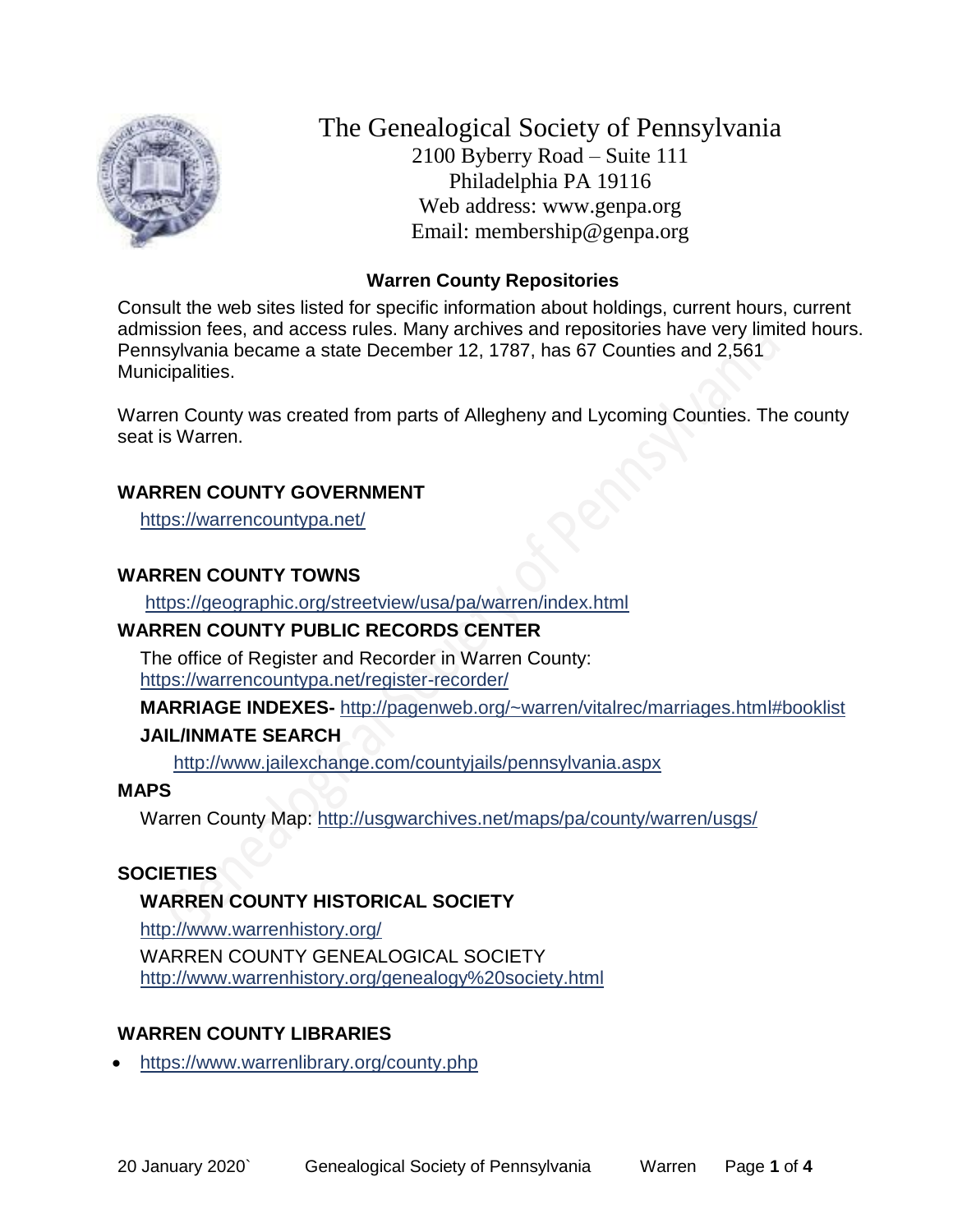## **RESOURCES**

- **Genealogical Society of Pennsylvania GSP** [http://GenPA.org](http://genpa.org/) **GSP Research** <https://genpa.org/research/>
- PAGenWeb **Warren** County <http://www.pagenweb.org/~warren/>
- Obituaries –
- LDS <http://ldsgenealogy.com/PA> [http://www.newspaperobituaries.net/pennsylvania/warren\\_county\\_obituaries.htm](http://www.newspaperobituaries.net/pennsylvania/warren_county_obituaries.htm)
- County Newspapers o *Times Observer*- <http://www.timesobserver.com/>
- **Random Acts of Kindness** <https://www.raogk.org/>
- **Family Search LDS:** <https://familysearch.org/>Free site but does require a login Collection List <https://familysearch.org/search/collection/list> [https://www.familysearch.org/wiki/en/Warren\\_County,\\_Pennsylvania\\_Genealogy](https://www.familysearch.org/wiki/en/Warren_County,_Pennsylvania_Genealogy)
- **Collections at the Historical Society of Pennsylvania HSP**  <http://hsp.org/collections>
	- HSP is membership based and there is a fee 1300 Locust Street, Philadelphia, PA 19107 215-732-6200 ext. 235 or [membership@hsp.org](mailto:membership@hsp.org)
- **RG-47. RECORDS OF THE COUNTY GOVERNMENTS** Guide to African American Resources at the Pennsylvania State Archives <http://www.phmc.state.pa.us/bah/aaGuide/AA-RG-47.html>
- **National Archives of Philadelphia** (**NARA**) Mid Atlantic Region: [http://www.nara.gov/research\\_rooms/mid\\_atlantic/](http://www.nara.gov/research_rooms/mid_atlantic/) **Records Request Process**

National Archives 14700 Townsend Road Philadelphia, Pennsylvania 19154-1096 Telephone: (215) 305-2044 Fax: (215) 305-2038 E-mail: [philadelphia.archives@nara.gov](mailto:philadelphia.archives@nara.gov) <https://www.archives.gov/philadelphia>

### **Naturalizations: NARA**

Pennsylvania: Philadelphia, 1790-1991; Pittsburgh, 1820-1979; Erie, 1940-1972; Scranton, 1901-1990; Wilkes-Barre, 1943-1972; Williamsport, 1909-1913; and Harrisburg, 1911-1917

### **MILITARY**

The National Archives at Philadelphia (**NARA**), through its partners Ancestry.com and Fold3.com, provides access to records relating to the military service of individuals from the American Revolution through World War II. Please note that Official Military Personnel Files from World War I to the present are held by the National Archives at St. Louis. <https://www.archives.gov/st-louis>

World War I and World War II, Fourth Enumeration Draft Cards can also be accessed through our partner sites. In addition, Records of the Selective Service System, 1940- 1969, for individuals from Delaware, Maryland, Pennsylvania, Virginia, and West Virginia are available from the National Archives at St. Louis. Copies of World War I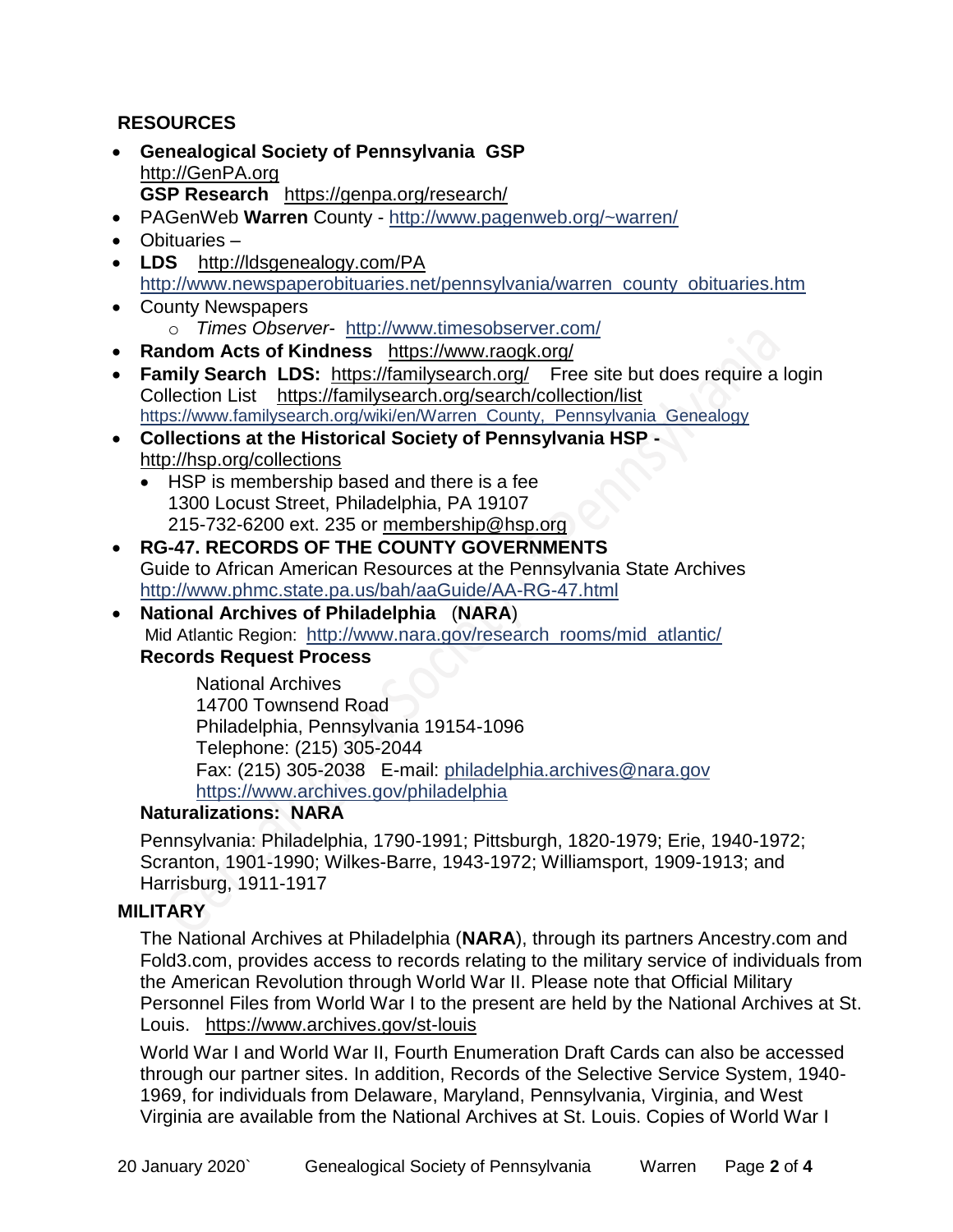draft cards can be requested from the National Archives at Atlanta [\(Atlanta.archives@nara.gov](mailto:Atlanta.archives@nara.gov) ).

For information on obtaining World War II era and later draft cards, please see <http://www.archives.gov/st-louis/archival-programs/other-records/selective-service.html> <https://www.archives.gov/philadelphia/public/family-history.html#military>

### **Pennsylvania Military Records Research Guide**

<https://www.raogk.org/pennsylvania-genealogy/pa-military-records/>

### **Probate – Wills Administrations**

Probate records may include Person's exact death date, Names of the family members, Family relationships, Names of spouses of children, Residences, Adoption or guardianship of minor children or dependents, Worth of the property and land holdings, Evidence of occupation, religion, or military service

**Family Search:** Pennsylvania Probate Records, 1683-1994 <https://familysearch.org/>

This collection includes probate records created in Pennsylvania counties. The records include wills, estate records and indexes.

### **State of Pennsylvania Vital Records**

The **Pennsylvania State Archives** collects, preserves and makes available for study the permanently-valuable public records of the Commonwealth, with particular attention given to the records of state government.

Mailing address: 350 North Street Harrisburg, PA 17120 Email: Email PA State Archives Phone: (717) 783-3281

GPS address: 801 North 3rd Street Harrisburg, PA 17102 Coordinates: 40.266080, - 76.886053

# **BIRTH CERTIFICATES**, 1906-1910

The Division of Vital Records (DVR) maintains birth records that occurred in Pennsylvania from 1906 to the present.

For information on public records (births occurring from 1906 to 1910), click on Pennsylvania State Archives <http://www.phmc.pa.gov/archives/Pages/default.aspx>or our Genealogy page.

[http://www.health.pa.gov/MyRecords/Certificates/Genealogy/Pages/14125.aspx#.WNvL](http://www.health.pa.gov/MyRecords/Certificates/Genealogy/Pages/14125.aspx#.WNvLKfkrJHY) **[KfkrJHY](http://www.health.pa.gov/MyRecords/Certificates/Genealogy/Pages/14125.aspx#.WNvLKfkrJHY)** 

### **Death Certificates**, 1906-1965

Original birth certificates for 1906-1910 and death certificates for 1906-1965 are available at the State Archives. Digital copies of the 1906-1908 birth certificates and the 1906-1963 death certificates may be found on Ancestry.com. Pennsylvania residents can access these records free of charge through Ancestry.com Pennsylvania. A free account can be created.

### **Certified Copies of Death Certificates**

The Division of Vital Records maintains records of deaths that occurred from 1906 to the present. Certified copies of death certificates (with a raised seal)